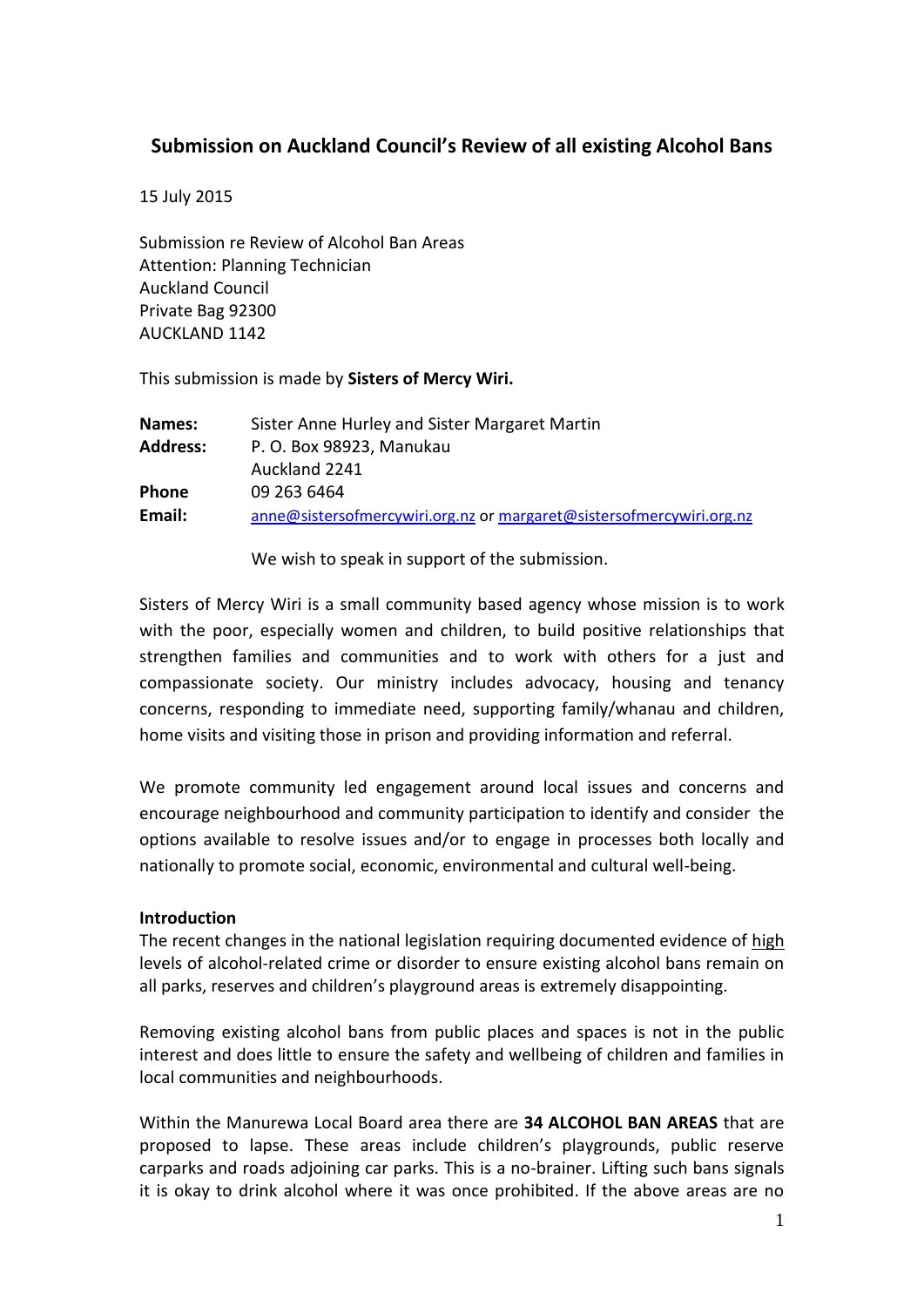longer alcohol free places it leaves the door wide open for people to congregate to consume alcohol which more often than not results in anti-social and disorderly behavior, violent related incidents and community and neighbourhood disturbances. The decrease in the incidents of such behavior related to children's playgrounds, parks, reserves and related car parks since the introduction of alcohol bans speaks for itself.

If the above 34 alcohol bans lapse the NZ Police will have less power to manage an alcohol related incident. Currently where an alcohol ban of 24 hours a day seven days a week exits the NZ Police have the power to search bags if a person is in, or entering, an area with an alcohol ban. If a person is found drinking in an alcohol ban area Police can confiscate all the alcohol and search the person and the person's vehicle. In addition, it is an offence to breach a local alcohol ban and the maximum penalty is a fine of \$250.

Where Police are called to an alcohol related incident to a children's playground or a public reserve car park and there is no alcohol ban in place the Police are restricted to deal to the matter and nip in the bud the potential for further alcohol related incidents to occur. Surely, a waste of Police time and money. Manurewa communities and neighbourhoods deserve better.

The alcohol ban signage and its visibility to the community sends a clear message to everyone that **ALL** our children's playgrounds, parks and reserves are open spaces that are for the enjoyment of acceptable recreational activity. We urge Auckland Council to uphold and protect a solution to an anti-social problem that has proven to be effective in Manurewa.

## **A Local Story**

Sisters of Mercy Wiri know first-hand of the harmful effects that alcohol has had on our community. These effects have been evident since 1988 when we began living and working in Wiri. Two more recent interventions we have been involved in which have reduced alcohol related harm in our community and which have resulted from community action are the stopping of alcohol sales from the Rata Vine superette in 2008 and the introduction of 24 hour Liquor Bans applied to recreation areas, parks and reserves in 2011.

Groups of young people congregating and drinking in our parks and reserves has declined significantly. In addition, alcohol related incidents of anti-social behavior, violence, vandalism and graffiti has decreased. As well, the parks and reserves are not as heavily littered with broken bottles, discarded cans and rubbish.

It is evident from these two local examples that legislation or bylaws to reduce alcohol related harm contribute significantly to ensuring neighbourhoods and public spaces, day and night, are safe and non-threatening places for people, children and adults.